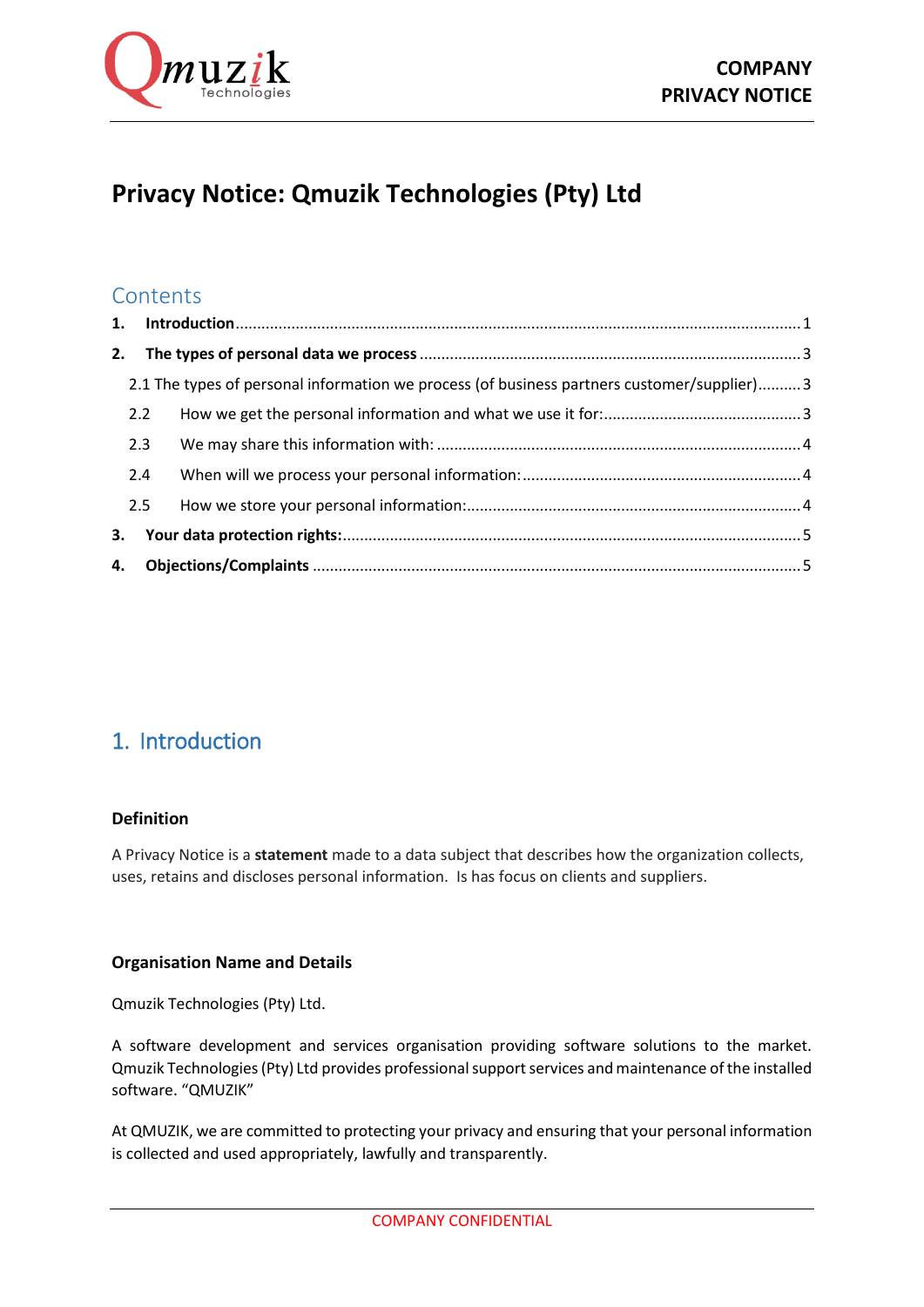

## The registration number of this organisation is 1995/008101/07

| Director:                     |  | DK McKay (Au)                        |  |  |  |
|-------------------------------|--|--------------------------------------|--|--|--|
| CEO:                          |  | <b>JHC Small</b>                     |  |  |  |
| Postal Address:               |  | Private bag X133                     |  |  |  |
|                               |  | Centurion                            |  |  |  |
|                               |  | 0046                                 |  |  |  |
| <b>Street Address:</b>        |  |                                      |  |  |  |
|                               |  | Trentbridge Office park              |  |  |  |
|                               |  | <b>Building A</b>                    |  |  |  |
|                               |  | C/O Von Willlich Ave & Leonie street |  |  |  |
|                               |  | Lyttelton                            |  |  |  |
|                               |  | Centurion                            |  |  |  |
|                               |  | 0157                                 |  |  |  |
|                               |  |                                      |  |  |  |
| e-mail address:               |  | Jan.small@qmuzik.com                 |  |  |  |
|                               |  |                                      |  |  |  |
| Telephone Number: +27 6403500 |  |                                      |  |  |  |
| Fax Number:                   |  | +27 6403511                          |  |  |  |
|                               |  |                                      |  |  |  |
| <b>Information officers</b>   |  |                                      |  |  |  |
| Name:                         |  | Adriaan Voges                        |  |  |  |
| Tel:                          |  | +27 12 6403500                       |  |  |  |
| Cell:                         |  | +27 82 3373292                       |  |  |  |
| Mail:                         |  | Adriaan.voges@qmuzik.com             |  |  |  |

Name: Tinus Kleingeld

Tel: +27 12 6403500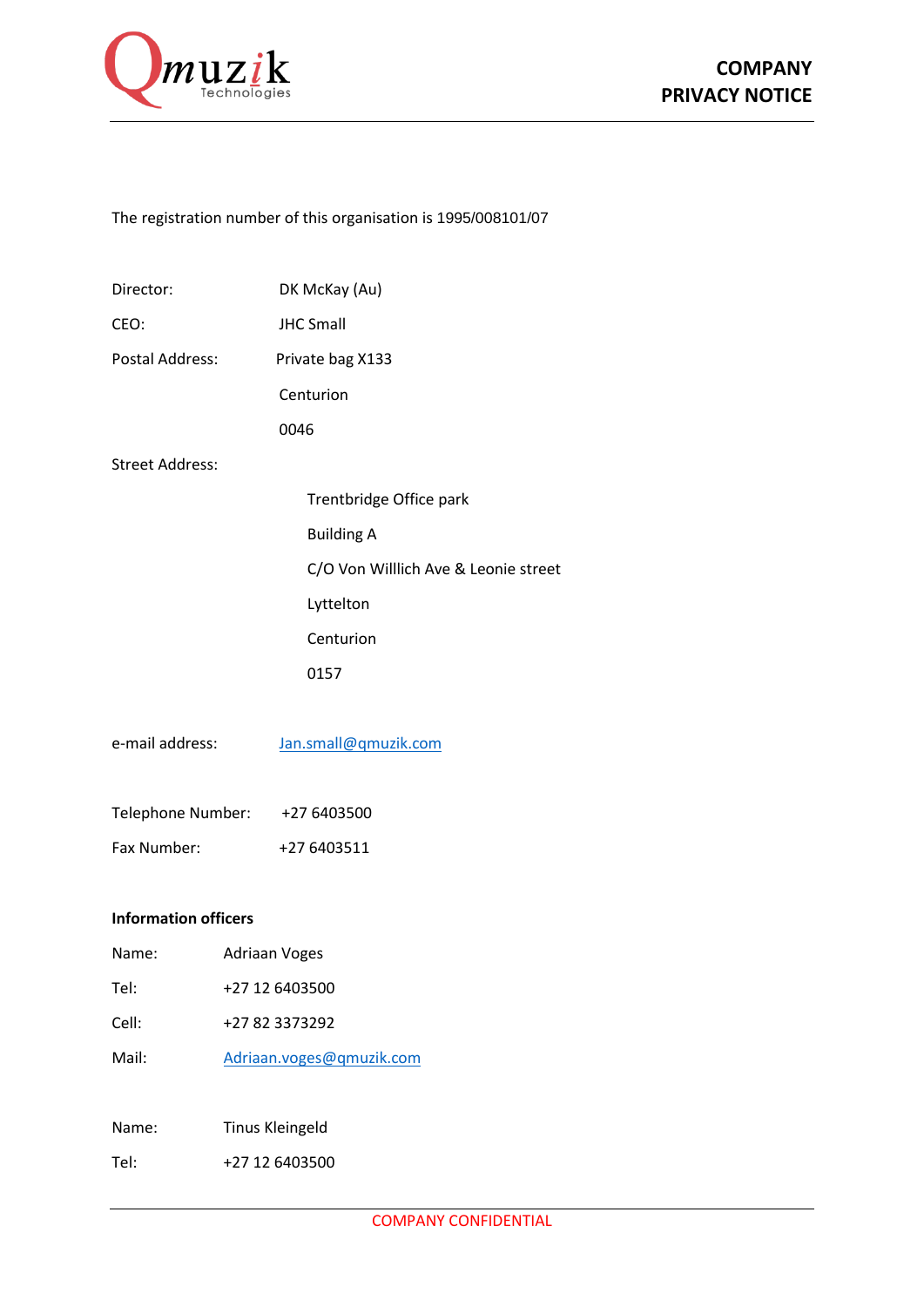

Cell: +27 72 4477160

Mail: [Tinus.kleingeld@qmuzik.com](mailto:Tinus.kleingeld@qmuzik.com)

**In Order to request Changes**

Dineo Molapo

[dineo.molapo@qmuzik.com](mailto:dineo.molapo@qmuzik.com)

## <span id="page-2-0"></span>2. The types of personal data we process

#### NOTE: "Processing" Definition:

The Protection of Personal Information Act defines "processing'' as meaning any operation or activity or any set of operations, whether or not by automatic means, concerning personal information, including: (a) the collection, receipt, recording, organisation, collation, storage, updating or modification, retrieval, alteration, consultation or use; (b) dissemination by means of transmission, distribution or making available in any other form; or (c) merging, linking, as well as restriction, degradation, erasure or destruction of information.

## <span id="page-2-1"></span>2.1 The types of personal information we process (of business partners customer/supplier)

- Personal identifiers Full names, ID number, e-mail address, phone number
- Physical address
- Postal address
- Tax number
- Registration number
- VAT number
- Bank details

## <span id="page-2-2"></span>2.2How we get the personal information and what we use it for:

We need you to provide information to us for one of the following reasons:

- Customers needed for contractual documentation and Invoicing
- Suppliers needed for contractual documentation, payments and receiving of invoices

It is collected by the commercial and finance department in order to contractually engage with you as customer or supplier.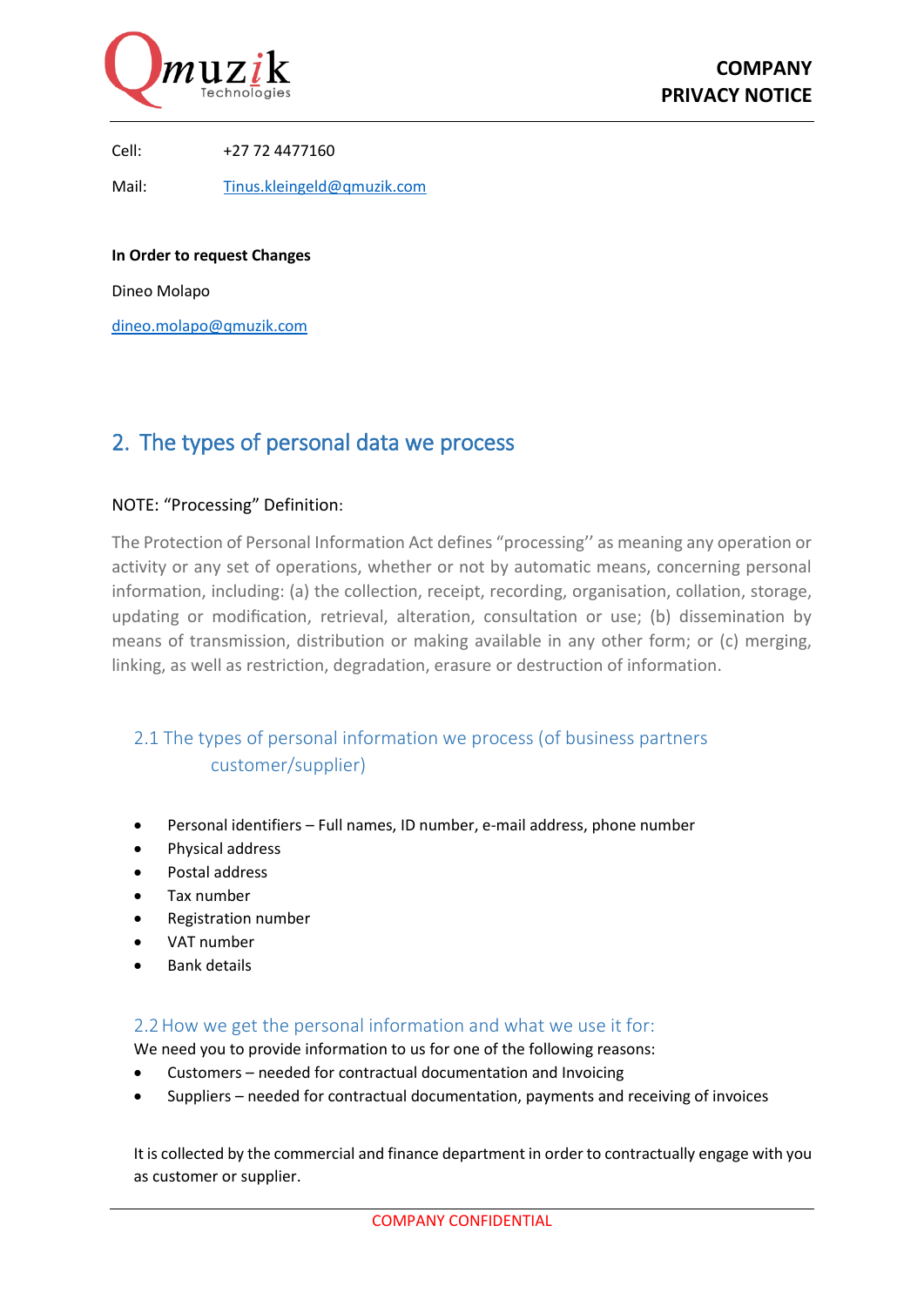

## <span id="page-3-0"></span>2.3We may share this information with:

 Companies directly involved with Employees, Clients and Suppliers to complete a task suck as invoicing and otherwise with permission from the parties involved.

### <span id="page-3-1"></span>2.4When will we process your personal information:

In terms of the Protection of Personal Information Act (POPIA), the justification ground which we base our processing on consist out of the following:

- The data subject or a competent person where the data subject is a child **consents** to the processing. Kindly note that you have the right to withdraw your consent;
- The processing is **necessary** to carry out actions for the conclusion or performance of a contract to which the data subject is a party;
- The processing complies with an **obligation** imposed by law on the business;
- The processing protects a **legitimate** interest of the data subject;
- The processing is necessary for the proper performance of a **public law** duty by the business; Or
- The processing is necessary for pursuing the legitimate **interests** of the business or of a third party to whom the information is supplied.

#### <span id="page-3-2"></span>2.5How we store your personal information:

Your information is securely stored in a database for business trade purposes.

Security on this database:

- Access control on the functions in the system to view stored information
- No database access allowed other that for purposes for maintenance of the software solution
- Behind firewall to protect against intruders
- Software to protect unauthorised access and to protect from malicious intent protects this solution from the database and user side.